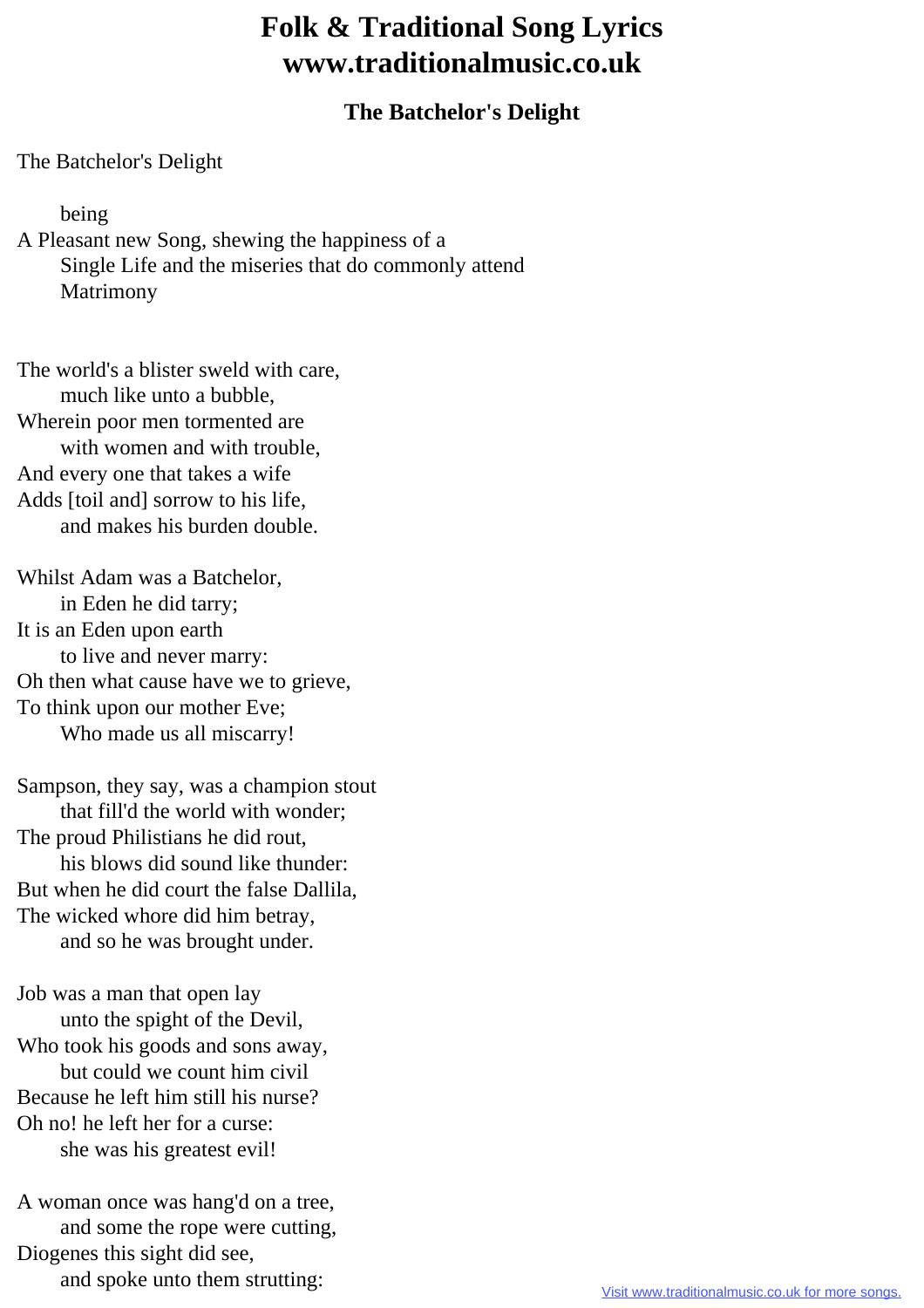"Would every tree such fruit would bear!" If so, fond fools those young men are that e're would go a-nutting!

A thief once rode up Holborn-Hill, towards Oliver Cromwell's pallace; A maid that bore him some good will had begged him from the gallows: "Oh no" (quoth he) "I'le go to the gibb, And not be a slave to my own rib, drive on the cart, good fellows!"

Marriage is honourable indeed, but tell what's house-keeping? It makes the good man's pockets bleed, his purse is alwaies weeping: Nay more, hee's alwaies full of care, Whilst he that is a Batchelor Is fast and soundly sleeping.

A froward woman takes delight to see her husband vexed; Both morning, evening, noon and night, the poor man is perplexed: She brawls and scoulds, she frowns and pouts, And, to her speeches, scoffs and flouts are ever more annexed.

Though he hath been at work all day, as hard as he is able, Yet when he comes home, without delay she bids him rock the cradle; And if he doth the same refuse, The durty quean will him abuse, and beat him with the ladle.

He cannot quietly rest in bed, but, every little season, The childe doth cry and must be fed, and then, she saith, 'tis reason That he should do't, and let her sleep; The poor man he must silence keep, for talking would be treason.

Then certainly a batchelor's life is a most precious treasure; He that doth suddenly marry a wife will surely repent it at leisure; For when he hath been snub'd and curb'd,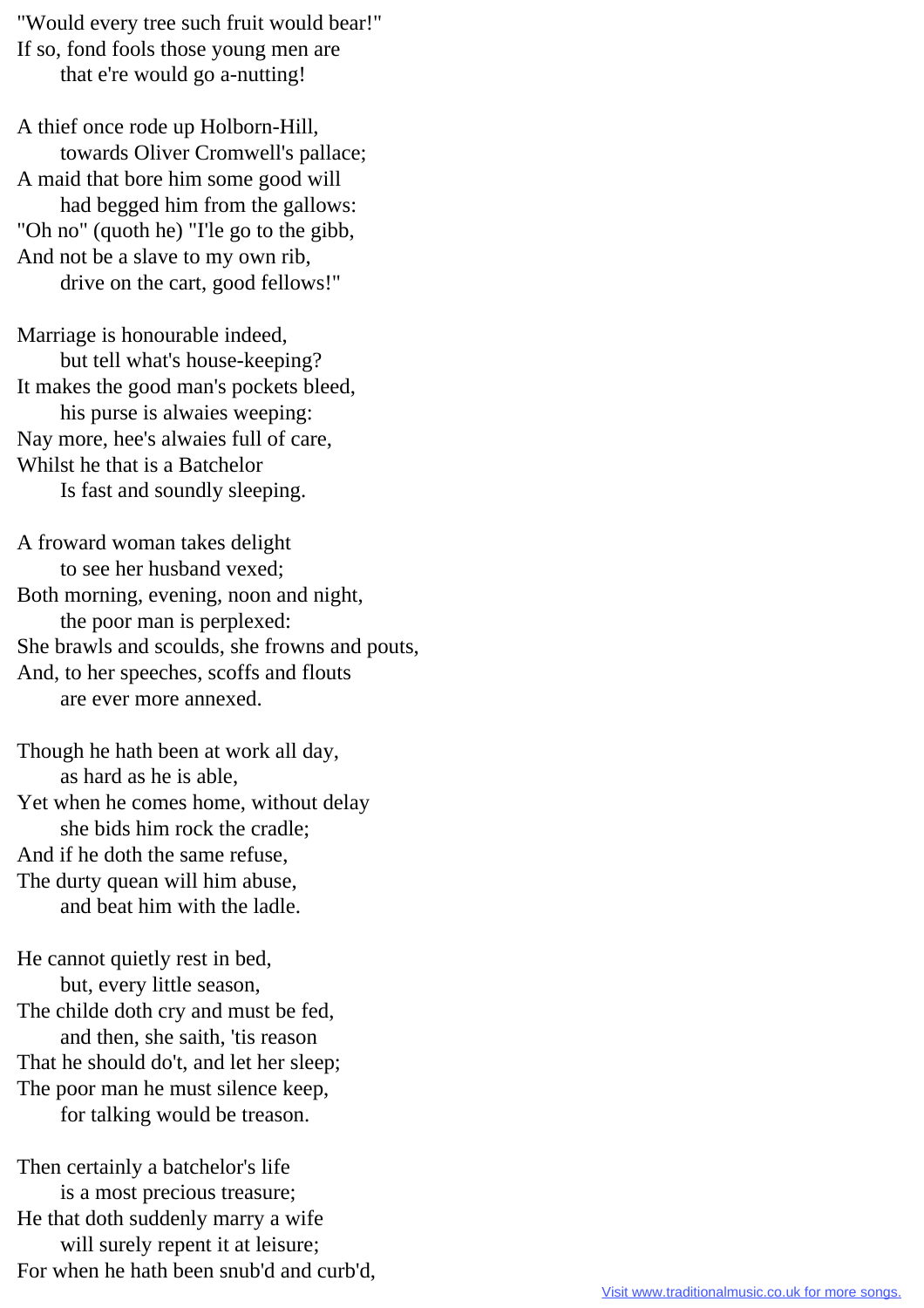And almost all the night disturb'd, yet must rise at her pleasure.

"Robin (quoth she) "'tis time to rise," and thumps him on the shoulder, "The hogs want swilling in the sties!" at length she speaketh bolder-- Calling him fool and logger-head, And with her feet quite out of the bed she thrusts the poor house-holder.

And therefore he that weds a mate is like a horse in a tether; Marriage and hanging go by fate, and therefore chuse you whether; For the three destinies have spun Knots for Hymen and for Dun,\* then let them go together.

Man is a little world of himself, and therefore wanteth nothing; He needs not care for worldly pelf, so he have food and cloathing; And marriage is a fickle thing, Which sometime doth in love begin, and often ends in loathing.

And therefore I will single live, in spight of lust and passion; Pure virgins good examples give, and worth our imitation. For before matrimony arose, The mode of wearing yellow hose\*\* and horns were out of fashion.

And lastly, to conclude my song, vain joy is but a bubble' A double heart, and a double tongue, hath fill'd the world with trouble; And therefore to avoid all strife, 'Tis best to lead a single life, we will have nothing double.

Finis

\*Dun, the hangman \*\*probably the typical dress of the bachelor (see MacColl, Broadside Ballads)[ajs]